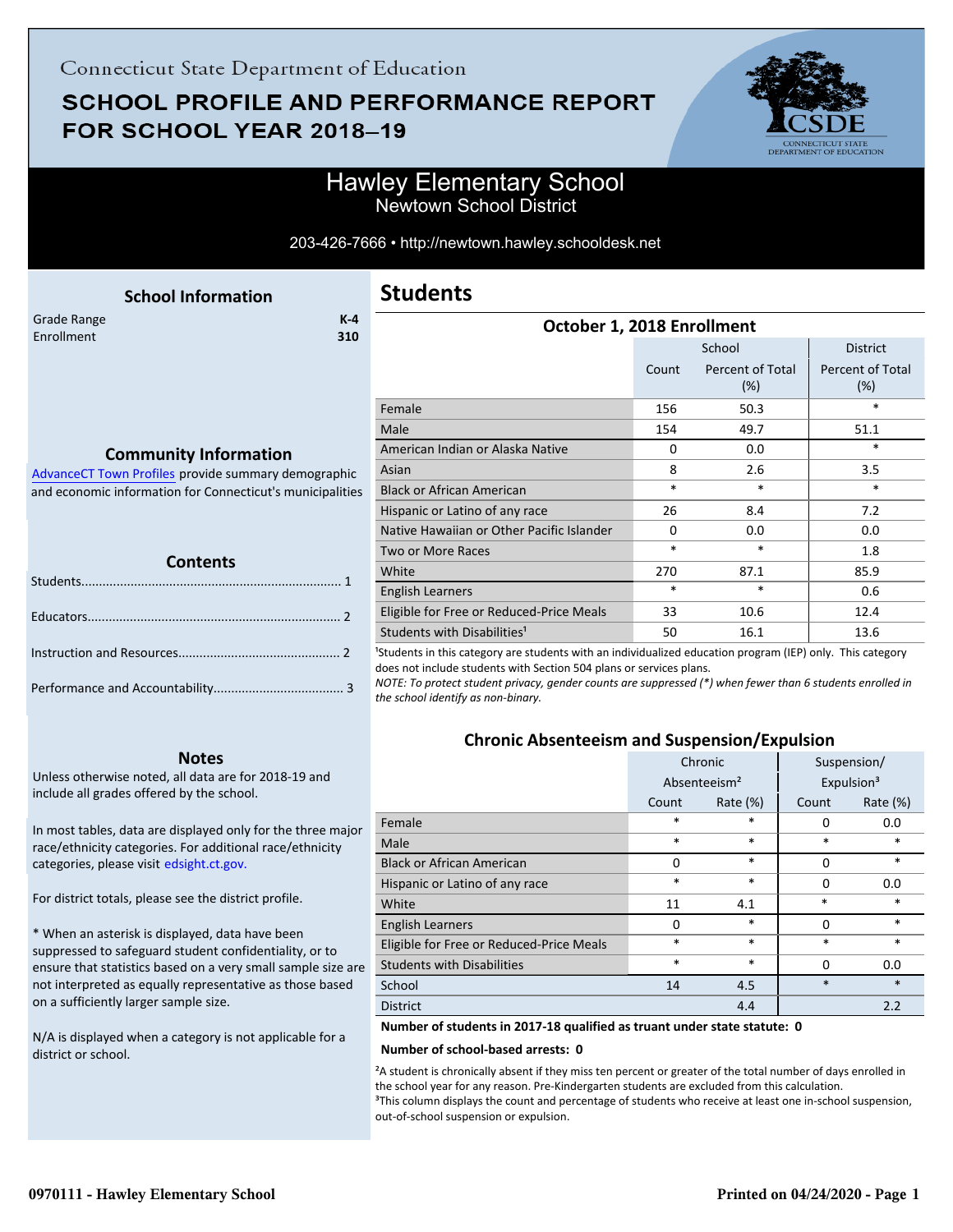# School Profile and Performance Report for School Year 2018-19 Hawley Elementary School Newtown School District

### **Educators**

**Full-Time Equivalent (FTE)<sup>1</sup> Staff** 

|                                                                 | <b>FTE</b> |
|-----------------------------------------------------------------|------------|
| <b>General Education</b>                                        |            |
| Teachers and Instructors                                        | 20.9       |
| Paraprofessional Instructional Assistants                       | 9.6        |
| <b>Special Education</b>                                        |            |
| Teachers and Instructors                                        | 3.0        |
| Paraprofessional Instructional Assistants                       | 9.4        |
| <b>Administrators, Coordinators and Department Chairs</b>       |            |
| School Level                                                    | 2.3        |
| Library/Media                                                   |            |
| Specialists (Certified)                                         | 1.0        |
| <b>Support Staff</b>                                            | 0.6        |
| Instructional Specialists Who Support Teachers                  | 3.0        |
| Counselors, Social Workers and School Psychologists             | 2.0        |
| <b>School Nurses</b>                                            | 1.1        |
| <b>Other Staff Providing Non-Instructional Services/Support</b> | 12.8       |

| <b>Educators by Race/Ethnicity</b>           |       |                         |                         |  |  |  |  |
|----------------------------------------------|-------|-------------------------|-------------------------|--|--|--|--|
|                                              |       | School                  | <b>District</b>         |  |  |  |  |
|                                              | Count | Percent of Total<br>(%) | Percent of Total<br>(%) |  |  |  |  |
| American Indian or Alaska Native             | 0     | 0.0                     | 0.2                     |  |  |  |  |
| Asian                                        | 0     | 0.0                     | 0.9                     |  |  |  |  |
| <b>Black or African American</b>             | 0     | 0.0                     | 0.2                     |  |  |  |  |
| Hispanic or Latino of any race               | 1     | 2.6                     | 1.4                     |  |  |  |  |
| Native Hawaiian or Other Pacific<br>Islander | O     | 0.0                     | 0.0                     |  |  |  |  |
| Two or More Races                            | O     | 0.0                     | 0.0                     |  |  |  |  |
| White                                        | 38    | 97.4                    | 97.2                    |  |  |  |  |

### **Classroom Teacher Attendance, 2017-18**

|                                                | School | District |
|------------------------------------------------|--------|----------|
| Average # of FTE Days Absent Due to Illness or | 9.4    | 9.3      |
| Personal Time                                  |        |          |

<sup>1</sup>In the full-time equivalent count, staff members working part-time in the school are counted as a fraction of full-time. For example, a teacher who works half-time in a school contributes 0.50 to the school's staff count.

# **Instruction and Resources**

| <b>School Schedule</b>                |     |                                  |          |  |  |
|---------------------------------------|-----|----------------------------------|----------|--|--|
| Days of Instruction                   | 182 | <b>School Hours for Students</b> |          |  |  |
| Hours of Instruction Per Year         |     | <b>Start Time</b>                | 09:05 AM |  |  |
| Grades 1-12 and Full-Day Kindergarten | 987 | End Time                         | 03:37 PM |  |  |
| Half/Extended Day Kindergarten        | N/A |                                  |          |  |  |

### **Students with Disabilities Who Spend 79.1 to 100 Percent of Time with Nondisabled Peers³**

|                                | Count  | Rate $(\%)$ |
|--------------------------------|--------|-------------|
| Autism                         | $\ast$ | $\ast$      |
| <b>Emotional Disturbance</b>   | 0      | 0.0         |
| <b>Intellectual Disability</b> | N/A    | N/A         |
| Learning Disability            | 11     | $\ast$      |
| Other Health Impairment        | $\ast$ | $\ast$      |
| <b>Other Disabilities</b>      | N/A    | N/A         |
| Speech/Language Impairment     | 16     | *           |
| School                         | 34     | 77.3        |
| District                       |        | 73.2        |

<sup>3</sup>This table includes students ages 6-21 with an IEP or services plan.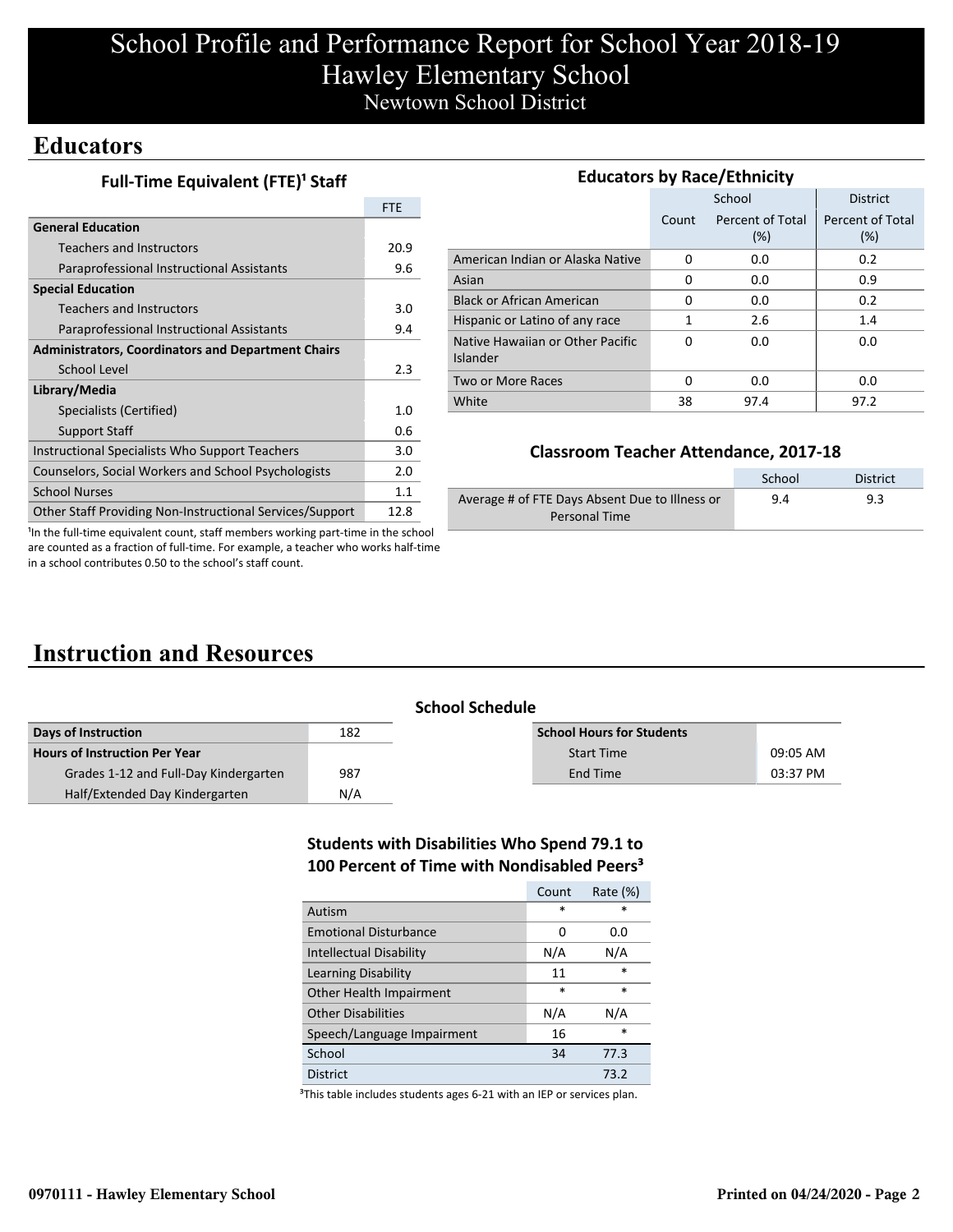## School Profile and Performance Report for School Year 2018-19 Hawley Elementary School Newtown School District

### **Performance and Accountability**

#### **School Performance Index (SPI)**

A School Performance Index (SPI) is the average performance of students in a subject area (i.e., ELA, Mathematics or Science) on the state summative assessments. The SPI ranges from 0-100. An SPI is reported for all students tested in a school and for students in each individual student group. Connecticut's ultimate target for an SPI is 75.

|                                              | <b>English Language Arts (ELA)</b> |            | <b>Math</b> |            | <b>Science</b> |            |
|----------------------------------------------|------------------------------------|------------|-------------|------------|----------------|------------|
|                                              | Count                              | <b>SPI</b> | Count       | <b>SPI</b> | Count          | <b>SPI</b> |
| American Indian or Alaska Native             | 0                                  | N/A        | 0           | N/A        | 0              | N/A        |
| Asian                                        | $\ast$                             | $\ast$     | $\ast$      | $\ast$     | $\Omega$       | N/A        |
| <b>Black or African American</b>             | 0                                  | N/A        | 0           | N/A        | 0              | N/A        |
| Hispanic or Latino of any race               | $\ast$                             | $\ast$     | $\ast$      | $\ast$     | 0              | N/A        |
| Native Hawaiian or Other Pacific Islander    | 0                                  | N/A        | 0           | N/A        | 0              | N/A        |
| <b>Two or More Races</b>                     | $\Omega$                           | N/A        | 0           | N/A        | 0              | N/A        |
| White                                        | 124                                | 81.0       | 124         | 77.6       | 0              | N/A        |
| English Learners                             | $\ast$                             | $\ast$     | $\ast$      | $\ast$     | 0              | N/A        |
| Non-English Learners                         | $\ast$                             | $\ast$     | $\ast$      | $\ast$     | 0              | N/A        |
| Eligible for Free or Reduced-Price Meals     | 13                                 | $\ast$     | 13          | $\ast$     | 0              | N/A        |
| Not Eligible for Free or Reduced-Price Meals | 121                                | 81.8       | 121         | 77.7       | 0              | N/A        |
| <b>Students with Disabilities</b>            | 20                                 | 66.3       | 20          | 63.6       | 0              | N/A        |
| <b>Students without Disabilities</b>         | 114                                | 82.7       | 114         | 78.9       | 0              | N/A        |
| <b>High Needs</b>                            | 29                                 | 68.2       | 29          | 68.2       | $\Omega$       | N/A        |
| Non-High Needs                               | 105                                | 83.6       | 105         | 78.9       | 0              | N/A        |
| School                                       | 134                                | 80.3       | 134         | 76.6       | $\Omega$       | N/A        |

### **National Assessment of Educational Progress (NAEP): Percent At or Above Proficient<sup>1</sup>**

|                        | <b>NAEP 2019</b> | <b>NAEP 2013</b> |          |
|------------------------|------------------|------------------|----------|
| <b>READING</b>         | Grade 4          | Grade 8          | Grade 12 |
| Connecticut            | 40               | 41               | 50       |
| <b>National Public</b> | 34               | 32               | 36       |
| <b>MATH</b>            | Grade 4 Grade 8  |                  | Grade 12 |
| Connecticut            | 45               | 39               | 32       |
| <b>National Public</b> | 40               | 33               | 25       |

<sup>1</sup>NAEP is often called the "Nation's Report Card." It is sponsored by the U.S. Department of Education. This table compares Connecticut's performance to that of national public school students. Performance standards for state assessments and NAEP are set independently. Therefore, one should not expect performance results to be the same [across Smarter Balanced and NAEP. Instead, NAEP results are meant to](https://portal.ct.gov/-/media/SDE/Student-Assessment/NAEP/report-card_NAEP-2019.pdf?la=en) complement other state assessment data. To view performance on NAEP by student group, click here.

### **Physical Fitness Tests: Students Reaching Health Standard²**

|                      | Percent of Students by Grade <sup>3</sup> (%) |      |      |           | <b>All Tested Grades</b> |          |
|----------------------|-----------------------------------------------|------|------|-----------|--------------------------|----------|
|                      | 4                                             | 6    | 8    | <b>HS</b> | Count                    | Rate (%) |
| Sit & Reach          | 96.8                                          | N/A  | N/A  | N/A       | 62                       | 96.8     |
| Curl Up              | 100.0                                         | N/A  | N/A  | N/A       | 62                       | 100.0    |
| Push Up              | 82.3                                          | N/A  | N/A  | N/A       | 62                       | 82.3     |
| Mile Run/PACER       | 77.4                                          | N/A  | N/A  | N/A       | 62                       | 77.4     |
| All Tests - School   | 67.7                                          | N/A  | N/A  | N/A       | 62                       | 67.7     |
| All Tests - District | 63.3                                          | 83.6 | 57.0 | 62.0      |                          | 66.5     |

²The Connecticut Physical Fitness Assessment (CPFA) is administered to students in Grades 4, 6, 8 and High School (HS). The health-related fitness scores gathered through the CPFA should be used to educate and motivate children and their families to increase physical activity and develop lifetime fitness habits.

<sup>3</sup>Only students assessed in all four areas are included in this calculation.